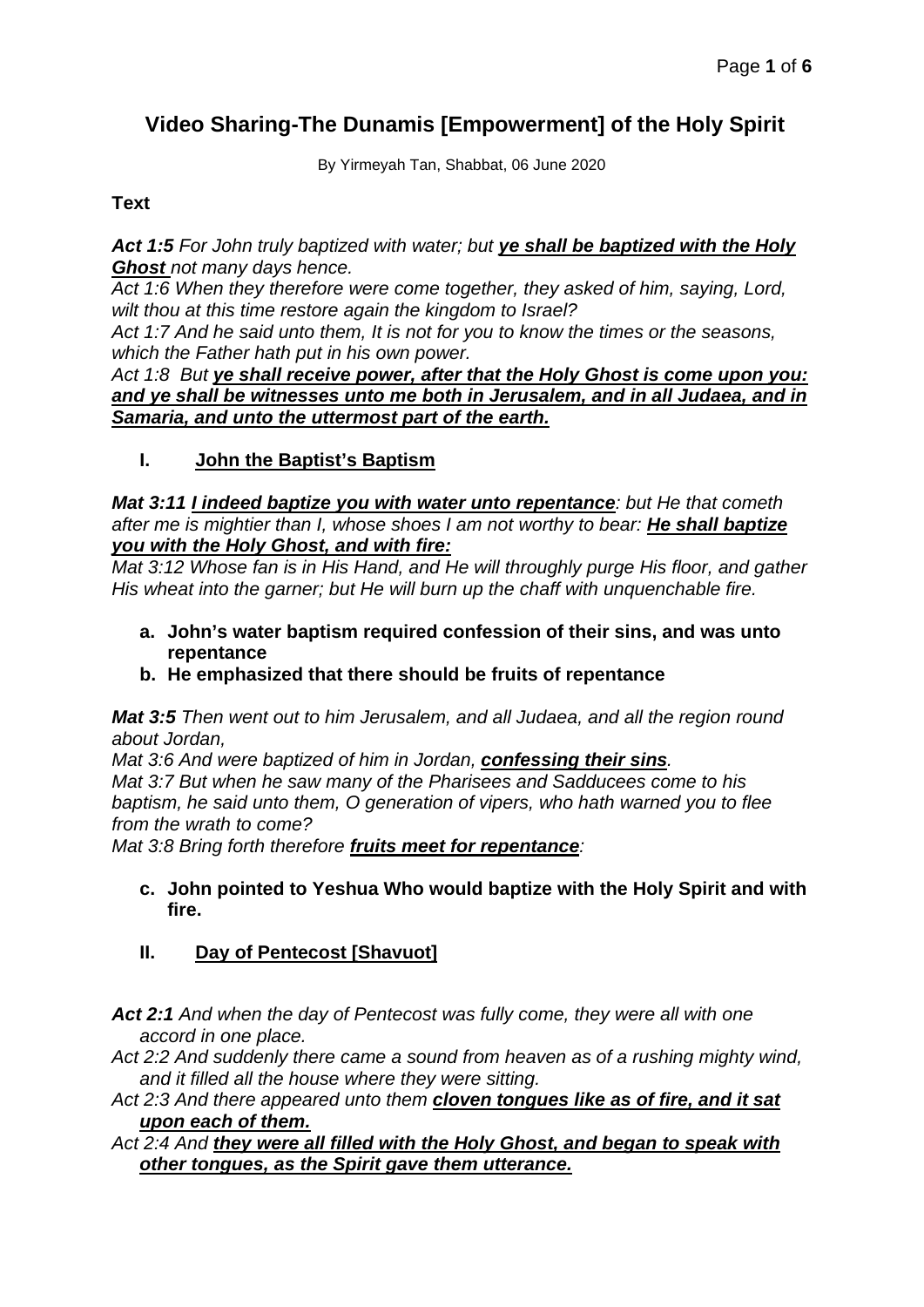- **a. First baptism of the Holy Spirit received by 120 disciples as promised by Yeshua**
- **b. Appearance of cloven tongues that looked like fire**
- **c. They spoke in other human languages**

## **III. Samaria**

*Act 8:14 Now when the apostles which were at Jerusalem heard that Samaria had received the word of God, they sent unto them Peter and John:*

*Act 8:15 Who, when they were come down, prayed for them, that they might receive the Holy Ghost:*

*Act 8:16 (For as yet he was fallen upon none of them: only they were baptized in the name of the Lord Jesus.)*

*Act 8:17 Then laid they their hands on them, and they received the Holy Ghost. Act 8:18 And when Simon saw that through laying on of the apostles' hands the Holy Ghost was given, he offered them money,*

*Act 8:19 Saying, give me also this power, that on whomsoever I lay hands, he may receive the Holy Ghost.*

*Act 8:20 But Peter said unto him, thy money perish with thee, because thou hast thought that the gift of God may be purchased with money.*

*Act 8:21 Thou hast neither part nor lot in this matter: for thy heart is not right in the sight of God.*

*Act 8:22 Repent therefore of this thy wickedness, and pray God, if perhaps the thought of thine heart maybe forgiven thee.*

*Act 8:23 For I perceive that thou art in the gall of bitterness, and in the bond of iniquity.*

- **a. The gospel was preached in Samaria by Philip, one of the 7 new deacons. He performed miracles of healing and deliverance.**
- **b. There were people there who were baptized in the Name of the Lord Jesus but did not receive the Holy Spirit**
- **c. Peter & John laid hands on them to receive the Holy Spirit**
- **d. Although tongues were not mentioned, Simon the sorcerer was obviously impressed and offered money to buy the power.**

## **IV. Cornelius' Household**

*Act 10:43 To him give all the prophets witness, that through his name whosoever believeth in him shall receive remission of sins.*

*Act 10:44 While Peter yet spake these words, the Holy Ghost fell on all them which heard the word.*

*Act 10:45 And they of the circumcision which believed were astonished, as many as came with Peter, because that on the Gentiles also was poured out the gift of the Holy Ghost.*

*Act 10:46 For they heard them speak with tongues and magnify God. Then answered Peter,*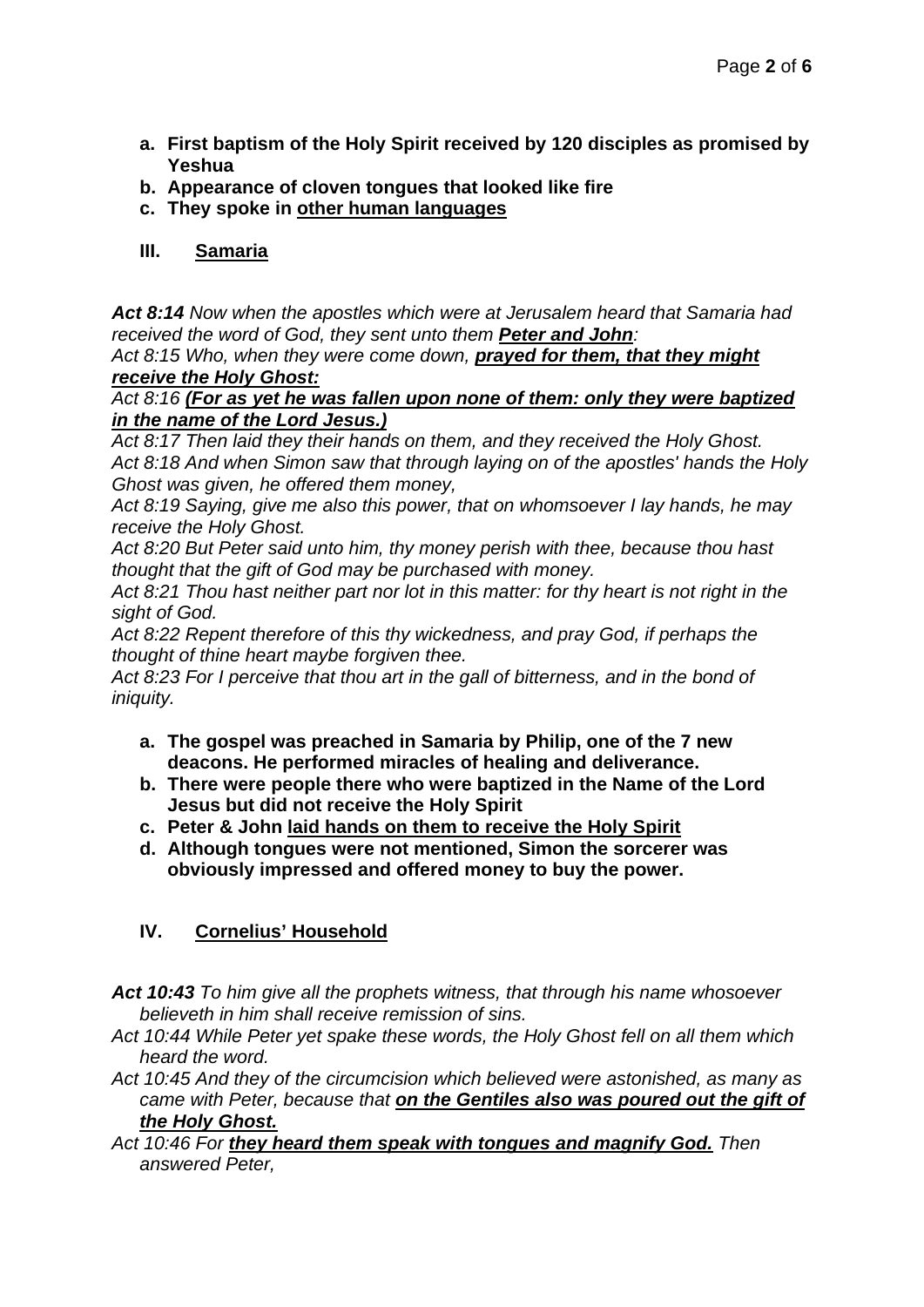*Act 10:47 can any man forbid water, that these should not be baptized, which have received the Holy Ghost as well as we?*

*Act 10:48 and he commanded them to be baptized in the name of the Lord. Then prayed they him to tarry certain days.*

- **a. Peter was given a vision of unclean animals and told to kill and eat but he realized that God was not telling him it was ok to eat unclean animals but was telling him to preach the gospel to the gentiles.**
- **b. Cornelius and his household received the baptism of the Holy Spirit before water baptism and without anybody laying hands on them.**
- **c. They spoke with tongues, but we are not informed what kind of tongues, whether of men or of angels.**

## **V. John the Baptist's Disciples**

*Act 19:1 And it came to pass, that, while Apollos was at Corinth, Paul having passed through the upper coasts came to Ephesus: and finding certain disciples,*

- *Act 19:2 He said unto them, have ye received the Holy Ghost since ye believed? And they said unto him, we have not so much as heard whether there be any Holy Ghost.*
- *Act 19:3 And he said unto them, unto what then were ye baptized? And they said, Unto John's baptism.*
- *Act 19:4 then said Paul, John verily baptized with the baptism of repentance, saying unto the people, that they should believe on him which should come after him, that is, on Christ Jesus.*

*Act 19:5 when they heard this, they were baptized in the name of the Lord Jesus. Act 19:6 and when Paul had laid his hands upon them, the Holy Ghost came on them; and they spake with tongues, and prophesied.*

**a. Baptism in the Name of Jesus Christ is more than repentance of sin. It is identifying with the death, burial and resurrection of Christ, resulting in circumcision of the heart and the death of the carnal nature [the old man of sin]:**

#### *Rom 6:3 Know ye not, that as many of us as were baptized into Jesus Christ were baptized into his death?*

- *Rom 6:4 Therefore we are buried with him by baptism into death: that like as Christ was raised up from the dead by the glory of the Father, even so we also should walk in newness of life.*
- *Rom 6:5 For if we have been planted together in the likeness of his death, we shall be also in the likeness of his resurrection:*
- *Rom 6:6 Knowing this, that our old man is crucified with him, that the body of sin might be destroyed, that henceforth we should not serve sin.*

*Rom 6:7 For he that is dead is freed from sin.*

*Rom 6:8 Now if we be dead with Christ, we believe that we shall also live with him:*

**b. Again, hands were laid on the disciples of John to receive the Holy Spirit**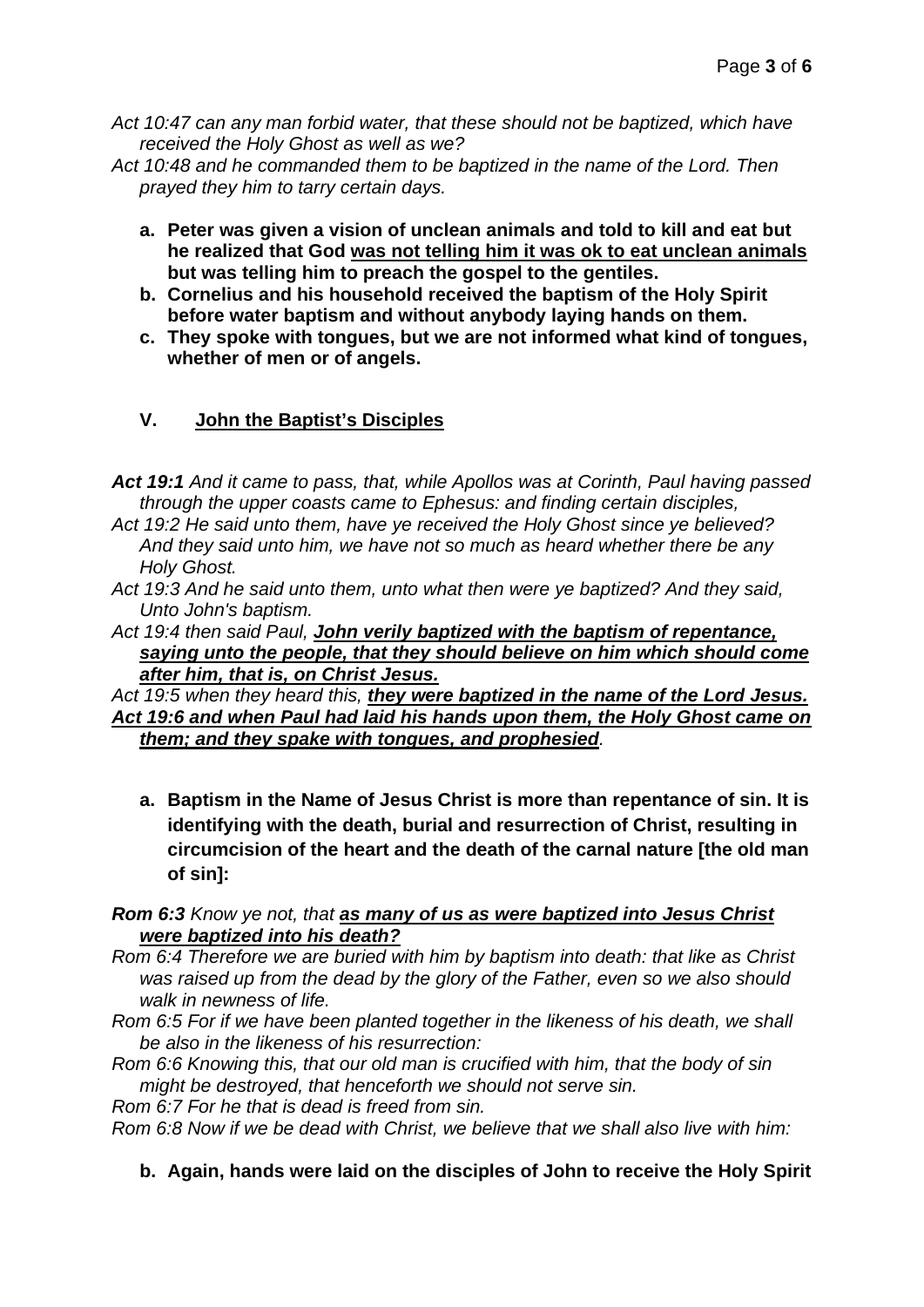## **VI. Christians & the Holy Spirit**

## **a. Quickened by the Holy Spirit**

*Joh 6:63 It is the spirit that quickeneth; the flesh profiteth nothing: the words that I speak unto you, they are spirit, and they are life.*

*Eph 2:1 And you hath He quickened, who were dead in trespasses and sins; Eph 2:2 Wherein in time past ye walked according to the course of this world, according to the prince of the power of the air, the spirit that now worketh in the children of disobedience:*

*Eph 2:3 Among whom also we all had our conversation in times past in the lusts of our flesh, fulfilling the desires of the flesh and of the mind; and were by nature the children of wrath, even as others.*

*Eph 2:4 But God, who is rich in mercy, for His great love wherewith He loved us, Eph 2:5 Even when we were dead in sins, hath quickened us together with Christ, (by grace ye are saved;)*

*Eph 2:6 And hath raised us up together, and made us sit together in heavenly places in Christ Jesus:*

*Eph 2:7 That in the ages to come He might shew the exceeding riches of his grace in his kindness toward us through Christ Jesus.*

#### *G2227: zōopoieō*

*From the same as G2226 and G4160; to (re-) vitalize (literally or figuratively): - make alive, give life, quicken.*

#### **b. Empowered by the Holy Spirit**

*Act 1:8 But ye shall receive power, after that the Holy Ghost is come upon you: and ye shall be witnesses unto Me both in Jerusalem, and in all Judaea, and in Samaria, and unto the uttermost part of the earth.*

#### *G1411: dunamis*

*From G1410; force (literally or figuratively); specifically miraculous power (usually by implication a miracle itself): - ability, abundance, meaning, might (-ily, -y, -y deed), (worker of) miracle (-s), power, strength, violence, mighty (wonderful) work.*

#### **c. Emboldened by the Holy Spirit**

#### *Mic 3:8 "As for me, I am truly filled with power by the Spirit of the LORD, filled with judgment and power to announce to Jacob his transgression, and to Israel his sin.*

## **d. Equipped by the Holy Spirit**

#### *Exo 31:1 The LORD told Moses,*

*Exo 31:2 "Look, I've called Uri's son Bezalel, grandson of Hur from Judah's tribe Exo 31:3 and I've filled him with the Spirit of God, with wisdom, understanding, knowledge, and all kinds of craftsmanship*

*Exo 31:4 to create plans for work in gold, silver, and bronze,*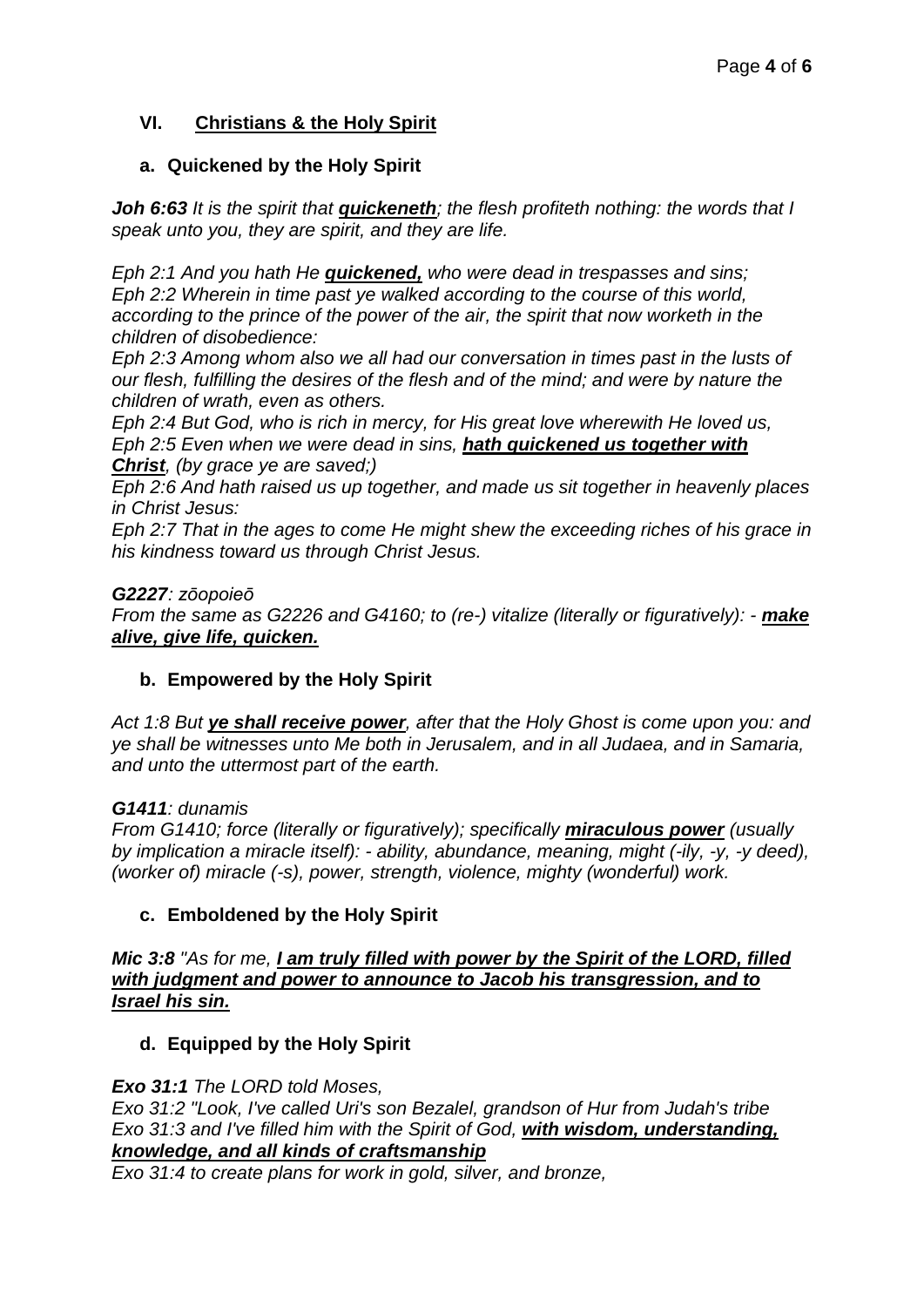*Exo 31:5 and for cutting stones to set them, for carving wood, and for doing all kinds of craftsmanship.*

## **e. Convicted by the Holy Spirit**

## *Joh 16:8 When He comes, He will convict the world of sin, righteousness, and judgment—*

*Joh 16:9 of sin, because they do not believe in Me;*

*Joh 16:10 of righteousness, because I am going to the Father and you will no longer see me;*

*Joh 16:11 and of judgment, because the ruler of this world has been judged.*

## **f. Quickening our dead bodies in resurrection:**

*Rom 8:11 But if the Spirit of him that raised up Jesus from the dead dwell in you, he that raised up Christ from the dead shall also quicken your mortal bodies by his Spirit that dwelleth in you.*

## **VII. Filled With the Holy Spirit**

## **a. During prayer**

#### *Act 4:31 And when they had prayed, the place was shaken where they were assembled together; and they were all filled with the Holy Ghost, and they spake the word of God with boldness.*

*Act 4:32 And the multitude of them that believed were of one heart and of one soul: neither said any of them that ought of the things which he possessed was his own; but they had all things common.*

*Act 4:33 And with great power gave the apostles witness of the resurrection of the Lord Jesus: and great grace was upon them all.*

- **1. The place was shaken**
- **2. They were filled with the Holy Spirit**
- **3. Boldness**
- **4. Great power to witness**
- **5. Unity: shared all things in common**
- **b. Elizabeth, Zacharias, John the Baptist**

*Luk 1:15 For he shall be great in the sight of the Lord and shall drink neither wine nor strong drink; and he shall be filled with the Holy Ghost, even from his mother's womb.*

*Luk 1:41 And it came to pass, that, when Elisabeth heard the salutation of Mary, the babe leaped in her womb; and Elisabeth was filled with the Holy Ghost: Luk 1:67 And his father Zacharias was filled with the Holy Ghost, and prophesied, saying,*

- **1. A child in the womb can be filled with the Holy Spirit**
- **2. Prophesying can occur when one is filled with the Holy Spirit**
- **c. Command**